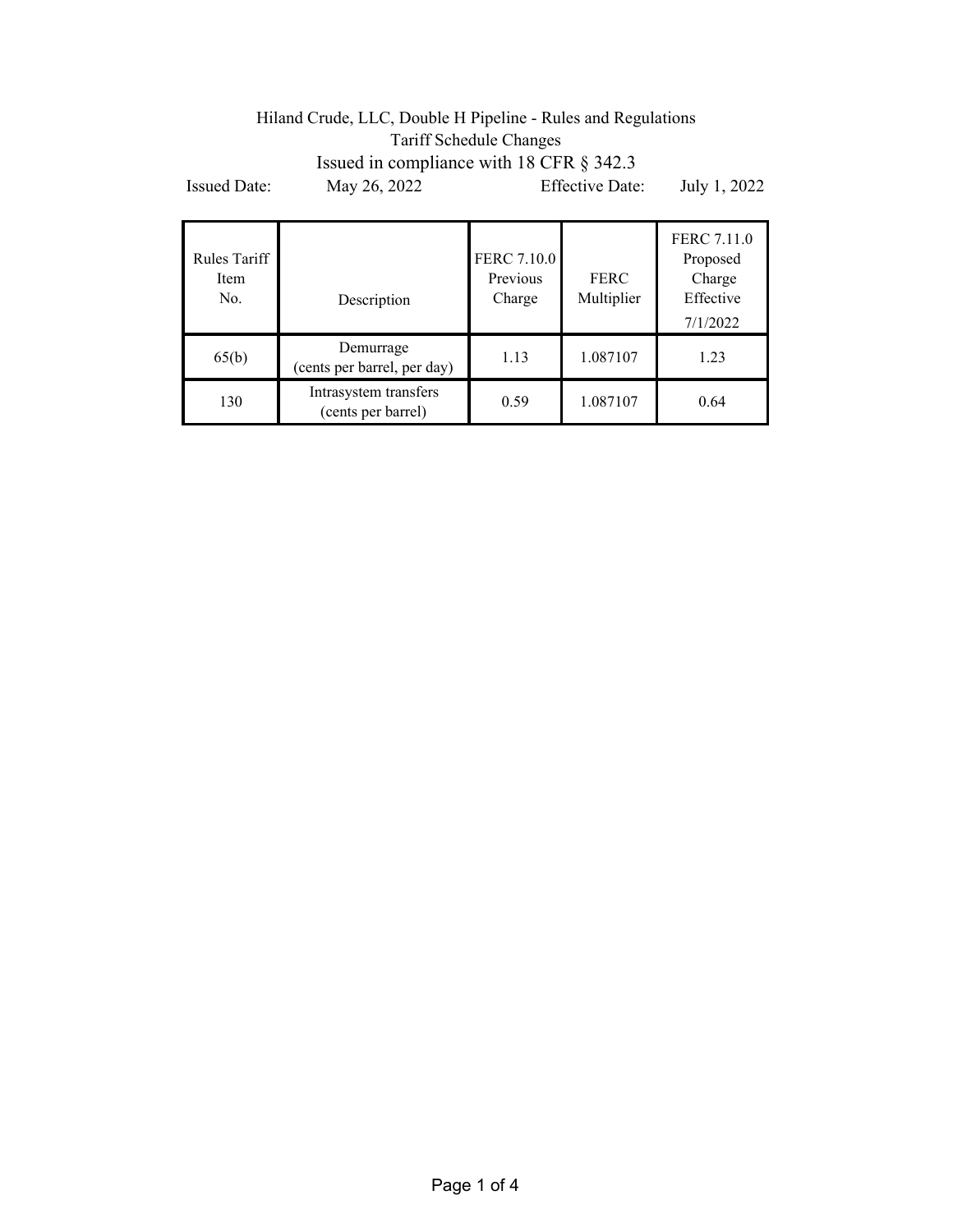## Hiland Crude, LLC - Double H Pipeline System Tariff Schedule Changes Issued in compliance with 18 CFR § 342.3

Issued Date: May 26, 2022 1.087107 Effective Date: July 1, 2022

| Origin                                                                         | Destination                                                                                                                                                                                               | Base Rate,<br>Committed,<br>Discount<br>Rate*,<br><b>Volume Rate</b> | Ceiling Level<br>$7/21 - 6/22$ | FERC No.<br>8.16.0 | <b>Ceiling</b><br>Level<br>$7/22 - 6/23$ | FERC No.<br>8.17.0<br><b>Proposed Rates</b><br>Effective<br>7/1/2022 |
|--------------------------------------------------------------------------------|-----------------------------------------------------------------------------------------------------------------------------------------------------------------------------------------------------------|----------------------------------------------------------------------|--------------------------------|--------------------|------------------------------------------|----------------------------------------------------------------------|
| Richland<br>County Albin<br>Station,<br>Richland<br>County, MT                 | Double H - PXP Joint Tariff,<br>Independent Trading &<br>Transportation (ITT), Seiler<br>Station, Baker, MT<br>Double H - PXP Joint Tariff,<br>Double H Pipeline H1 Segment,<br>Seiler Station, Baker, MT | <b>Base Rate</b>                                                     | 195.38                         | 195.38             | 212.40                                   | 212.40                                                               |
| Keene<br>Gathering,<br>McKenzie<br>County, ND                                  | Double H - PXP Joint Tariff,<br>Independent Trading &<br>Transportation (ITT), Seiler<br>Station, Baker, MT                                                                                               | <b>Base Rate</b>                                                     | 302.72                         | 302.72             | 329.09                                   | 329.09                                                               |
|                                                                                | Double H - PXP Joint Tariff,<br>Double H Pipeline H1 Segment,<br>Seiler Station, Baker, MT                                                                                                                | Discount<br>Rate                                                     | 302.72                         | 298.72             | 329.09                                   | 324.74                                                               |
| Watford<br>Gathering,<br>McKenzie<br>County, ND                                | Double H - PXP Joint Tariff,<br>Independent Trading &<br>Transportation (ITT), Seiler<br>Station, Baker, MT                                                                                               | <b>Base Rate</b>                                                     | 300.06                         | 300.06             | 326.20                                   | 326.20                                                               |
|                                                                                | Double H - PXP Joint Tariff,<br>Double H Pipeline H1 Segment,<br>Seiler Station, Baker, MT                                                                                                                | Discount<br>Rate                                                     | 300.06                         | 296.09             | 326.20                                   | 321.88                                                               |
| East Camp<br>Creek<br>Gathering,<br>McKenzie<br>County, ND                     | Double H - PXP Joint Tariff,<br>Independent Trading &<br>Transportation (ITT), Seiler<br>Station, Baker, MT                                                                                               | <b>Base Rate</b>                                                     | 280.78                         | 280.78             | 305.24                                   | 305.24                                                               |
|                                                                                | Double H - PXP Joint Tariff,<br>Double H Pipeline H1 Segment,<br>Seiler Station, Baker, MT                                                                                                                | Discount<br>Rate                                                     | 280.78                         | 277.13             | 305.24                                   | 301.27                                                               |
| Camp Creek<br>Gathering,<br>McKenzie<br>County, ND                             | Double H - PXP Joint Tariff,<br>Independent Trading &<br>Transportation (ITT), Seiler<br>Station, Baker, MT                                                                                               | <b>Base Rate</b>                                                     | 279.85                         | 279.85             | 304.23                                   | 304.23                                                               |
|                                                                                | Double H - PXP Joint Tariff,<br>Double H Pipeline H1 Segment,<br>Seiler Station, Baker, MT                                                                                                                | Discount<br>Rate                                                     | 279.85                         | 276.24             | 304.23                                   | 300.30                                                               |
| Bainville<br>Gathering,<br>Roosevelt<br>County, MT /<br>Williams<br>County, ND | Double H - PXP Joint Tariff,<br>Independent Trading &<br>Transportation (ITT), Seiler<br>Station, Baker, MT                                                                                               | <b>Base Rate</b>                                                     | 259.34                         | 259.34             | 281.93                                   | 281.93                                                               |
|                                                                                | Double H - PXP Joint Tariff,<br>Double H Pipeline H1 Segment,<br>Seiler Station, Baker, MT                                                                                                                | Discount<br>Rate                                                     | 259.34                         | 255.72             | 281.93                                   | 278.00                                                               |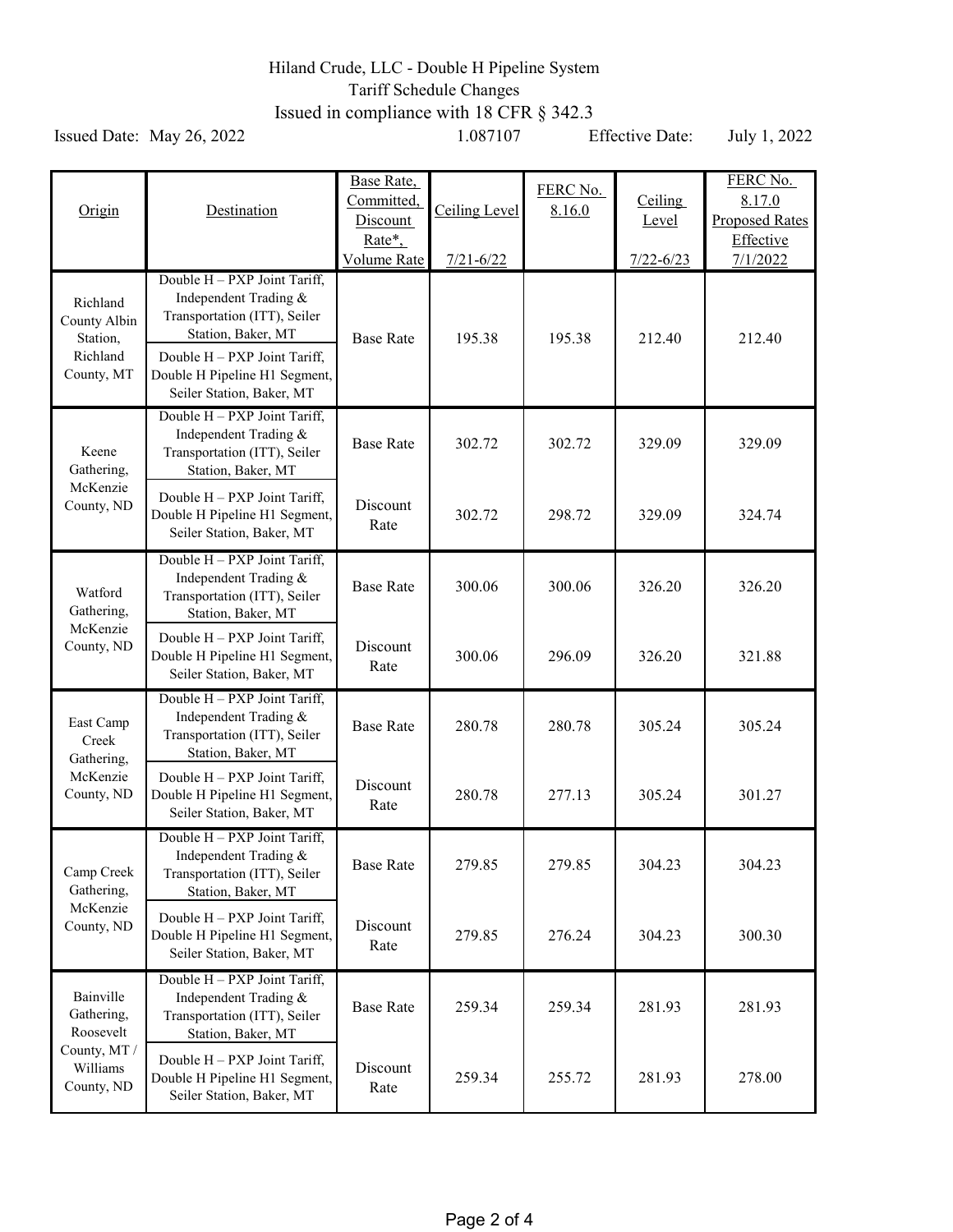## Hiland Crude, LLC - Double H Pipeline System Tariff Schedule Changes Issued in compliance with 18 CFR § 342.3

Issued Date: May 26, 2022 1.087107 Effective Date: July 1, 2022

| Origin                                                         | Destination                                                                                                 | Base Rate,<br>Committed,<br>Discount<br>Rate*,<br>Volume Rate | Ceiling Level<br>$7/21 - 6/22$ | FERC No.<br>8.16.0 | Ceiling<br>Level<br>$7/22 - 6/23$ | FERC No.<br>8.17.0<br><b>Proposed Rates</b><br>Effective<br>7/1/2022 |
|----------------------------------------------------------------|-------------------------------------------------------------------------------------------------------------|---------------------------------------------------------------|--------------------------------|--------------------|-----------------------------------|----------------------------------------------------------------------|
| Bethel<br>Gathering,<br>Williams<br>County, ND                 | Double H - PXP Joint Tariff,<br>Independent Trading &<br>Transportation (ITT), Seiler<br>Station, Baker, MT | <b>Base Rate</b>                                              | 279.85                         | 279.85             | 304.23                            | 304.23                                                               |
|                                                                | Double H - PXP Joint Tariff,<br>Double H Pipeline H1 Segment,<br>Seiler Station, Baker, MT                  | Discount<br>Rate                                              | 279.85                         | 276.24             | 304.23                            | 300.30                                                               |
| Epping<br>Gathering,<br>Williams<br>County, ND                 | Double H - PXP Joint Tariff,<br>Independent Trading &<br>Transportation (ITT), Seiler<br>Station, Baker, MT | <b>Base Rate</b>                                              | 301.56                         | 301.56             | 327.83                            | 327.83                                                               |
|                                                                | Double H - PXP Joint Tariff,<br>Double H Pipeline H1 Segment,<br>Seiler Station, Baker, MT                  | Discount<br>Rate                                              | 301.56                         | 297.43             | 327.83                            | 323.34                                                               |
| Tioga Station,<br>Market Center<br>Gathering,<br>Williams, ND  | Double H - PXP Joint Tariff,<br>Independent Trading &<br>Transportation (ITT), Seiler<br>Station, Baker, MT | <b>Base Rate</b>                                              | 308.01                         | 308.01             | 334.84                            | 334.84                                                               |
|                                                                | Double H - PXP Joint Tariff,<br>Double H Pipeline H1 Segment,<br>Seiler Station, Baker, MT                  |                                                               |                                |                    |                                   |                                                                      |
| White Earth<br>North & South<br>Mountrail<br>County, ND        | Double H - PXP Joint Tariff,<br>Independent Trading &<br>Transportation (ITT), Seiler<br>Station, Baker, MT | <b>Base Rate</b>                                              | 313.28                         | 313.28             | 340.57                            | 340.57                                                               |
|                                                                | Double H - PXP Joint Tariff,<br>Double H Pipeline H1 Segment,<br>Seiler Station, Baker, MT                  | Discount<br>Rate                                              | 313.28                         | 309.92             | 340.57                            | 336.92                                                               |
| Johnson's<br>Corner Station,<br>McKenzie<br>County, ND         | Double H - PXP Joint Tariff,<br>Independent Trading &<br>Transportation (ITT), Seiler<br>Station, Baker, MT | <b>Base Rate</b>                                              | 301.38                         | 301.38             | 327.63                            | 327.63                                                               |
|                                                                | Double H - PXP Joint Tariff,<br>Double H Pipeline H1 Segment,<br>Seiler Station, Baker, MT                  |                                                               |                                |                    |                                   |                                                                      |
| <b>ITT</b> Terminal<br>Dore Station,<br>McKenzie<br>County, ND | Double H - PXP Joint Tariff,<br>Independent Trading &<br>Transportation (ITT), Seiler<br>Station, Baker, MT | <b>Base Rate</b>                                              | 195.38                         | 195.38             | 212.40                            | 212.40                                                               |
|                                                                | Double H - PXP Joint Tariff,<br>Double H Pipeline H1 Segment,<br>Seiler Station, Baker, MT                  |                                                               |                                |                    |                                   |                                                                      |